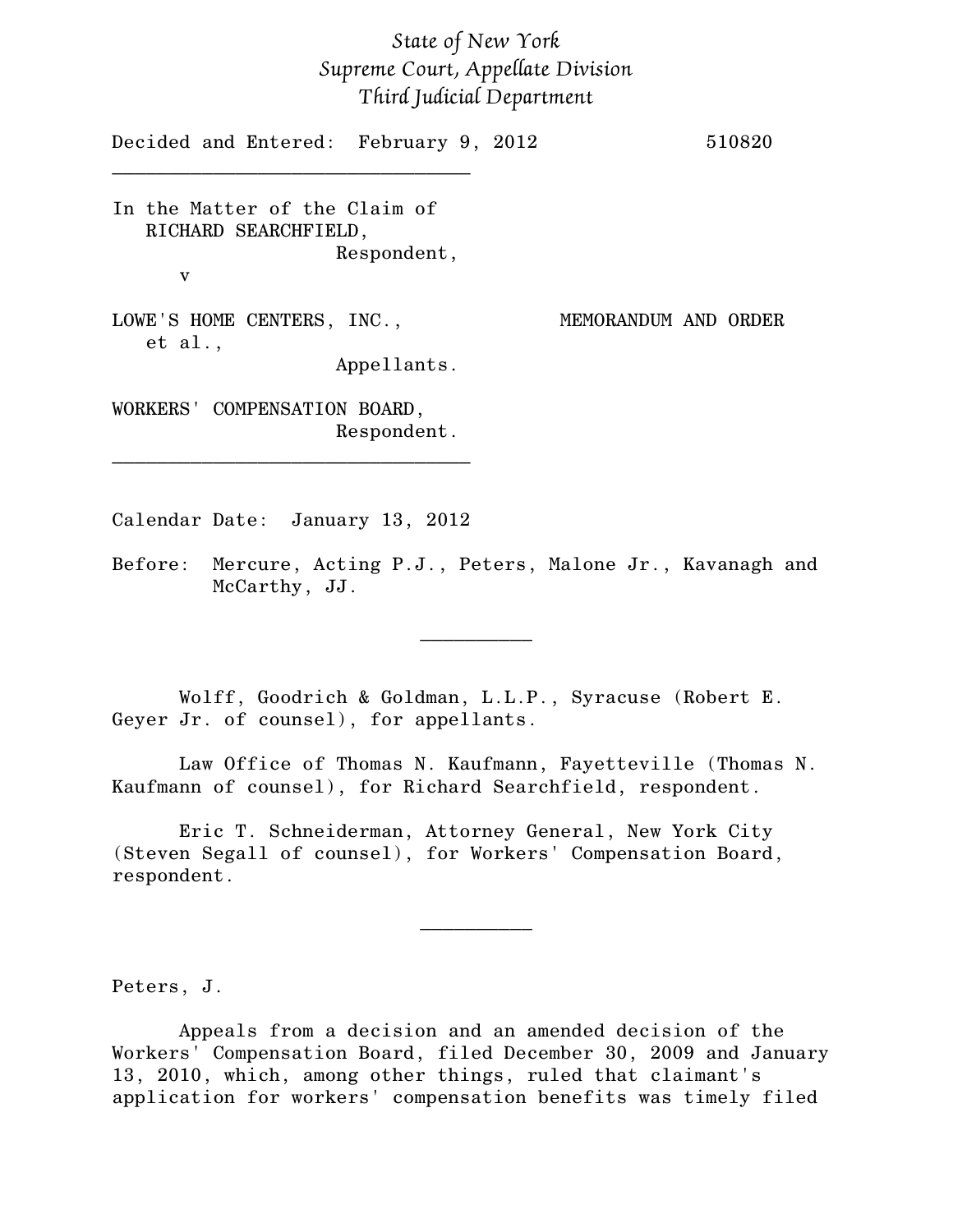and awarded benefits.

In October 2005, claimant was injured at his workplace while lifting a hot water heater. The initial diagnosis by the emergency room physician was "myofascial strain of legs [and] hips." A physician's report following a November 22, 2005 examination of claimant diagnosed him with hip/thigh sprain and sciatica. Later physician reports, however, focused on claimant's complaints of groin, lower back and leg pain. In July 2006, a Workers' Compensation Law Judge (hereinafter WCLJ) established a work-related injury to claimant's lower back, found prima facie medical evidence of groin strain and awarded workers' compensation benefits. Thereafter, claimant reported that his symptoms were worsening and he was referred for further treatment. Subsequently, an MRI of claimant's sacrum revealed signs of, among other things, "a possible paralabral or synovial cyst." Claimant was referred to an orthopedic surgeon, Michael Wiese, who, in a January 2009 report, opined that claimant had, among other things, a right hip labral tear and requested authorization for surgery. According to Wiese, claimant was originally misdiagnosed and he had, in fact, sustained injuries to his right hip as a result of the October 2005 accident. Claimant sought to amend his claim to include the injuries to his right hip. Following the submission of competing medical proof, a WCLJ found that the claim was time-barred pursuant to Workers' Compensation Law § 28 and, in any event, the condition was not causally related to the subject accident. Upon review, the Workers' Compensation Board reversed the WCLJ and issued a decision and an amended decision holding that claimant's right hip condition is properly included in the claim as a work-related injury, which was not time-barred. These appeals by the employer and its workers' compensation carrier (hereinafter collectively referred to as the employer) ensued.

Initially, we are unpersuaded by the employer's contention that the Board should have dismissed as untimely the claim for a causally-related right hip condition. Pursuant to Workers' Compensation Law § 28, a claim that is not filed within two years of the date of the accident is time-barred. Notably, "[w]hether a claim has been filed in a timely manner presents a factual issue for the Board to resolve, and such determination, if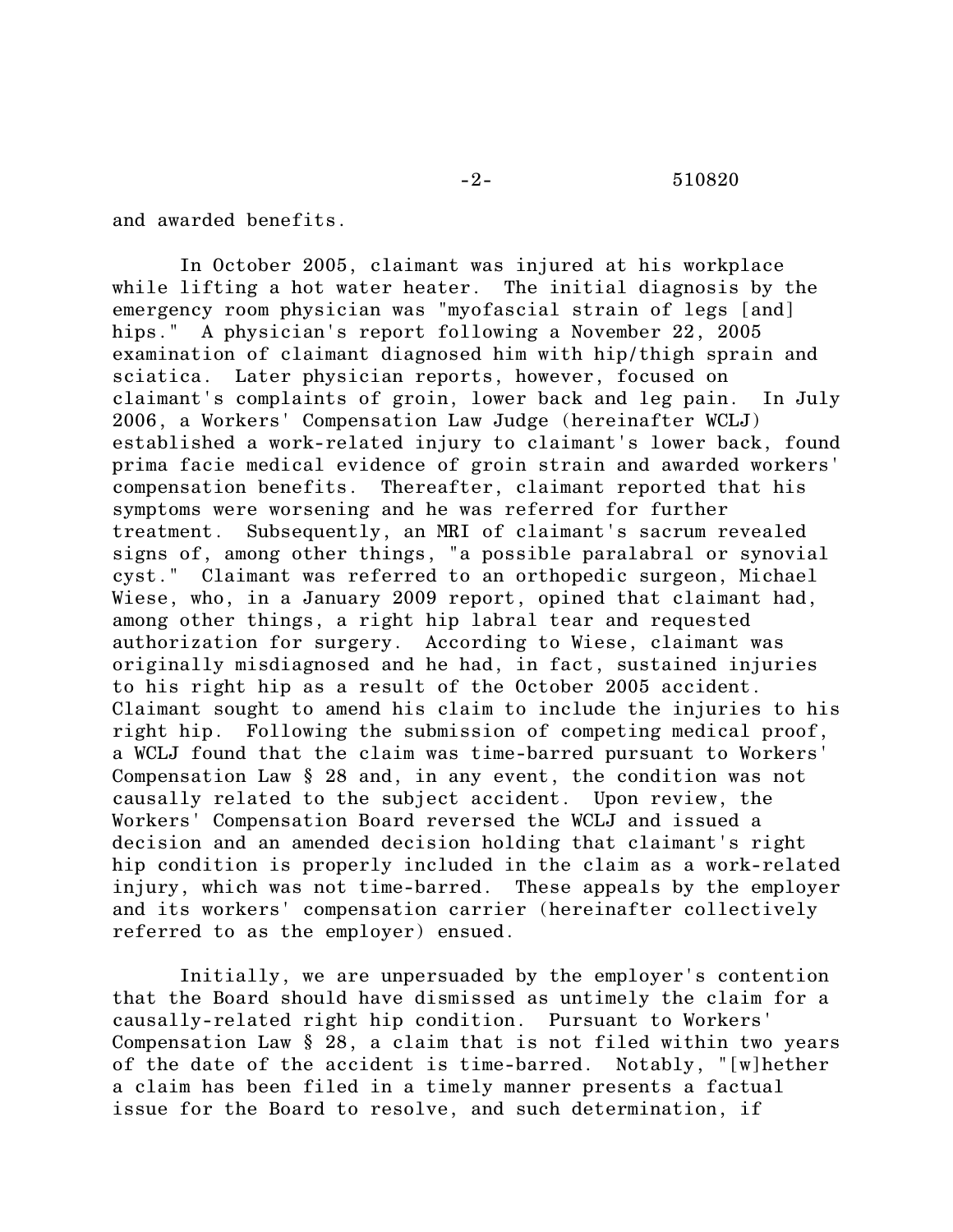supported by substantial evidence in the record as a whole, will not be disturbed" (Matter of Schley v North State Supply, 309 AD2d 1092, 1093 [2003]). While the employer maintains that the amendment to the claim is time-barred, we disagree. Not only do the early medical reports reflect initial concerns relating to claimant's hips, there was competent medical proof supporting the Board's finding that claimant's ongoing pain "was the result of a labral tear in the right hip, a condition which is often misdiagnosed as a low back injury." Thus, the Board did not, as argued by the employer, conclude that the hip condition was consequential in relation to the original diagnosis of low back injury (see e.g. Matter of Jones v Cowper Co., 80 AD2d 685, 685 [1981]). Instead, the Board amended the original claim to reflect the correct diagnosis of a directly-related hip condition. Since claimant could not have filed a claim for causally-related hip injuries until this condition was properly identified and diagnosed in the latter months of 2007, we are persuaded that this matter is not time-barred.

Turning to the employer's final contention that the Board erroneously found that the right hip condition is causally related to the October 2005 accident, we are similarly unpersuaded. "The Board is empowered to determine the factual issue of whether a causal relationship exists based upon the record, and its determination will not be disturbed when supported by substantial evidence" (Matter of Virtuoso v Glen Campbell Chevrolet, Inc., 66 AD3d 1141, 1142 [2009] [citations omitted]). Here, the Board specifically credited the testimony of claimant's physicians as to causation. While the independent medical expert disagreed, the Board noted that this expert also acknowledged that it was possible for hip problems to be misdiagnosed in situations where they originally manifest in low back complaints. Given that "the resolution of conflicting medical opinions is within the province of the Board, particularly where the conflict concerns the issue of causation" (Matter of Ciafone v Consolidated Edison of N.Y., 54 AD3d 1135, 1136 [2008]), we find substantial evidence supporting the Board's ruling as to causation.

Mercure, Acting P.J., Malone Jr., Kavanagh and McCarthy, JJ., concur.